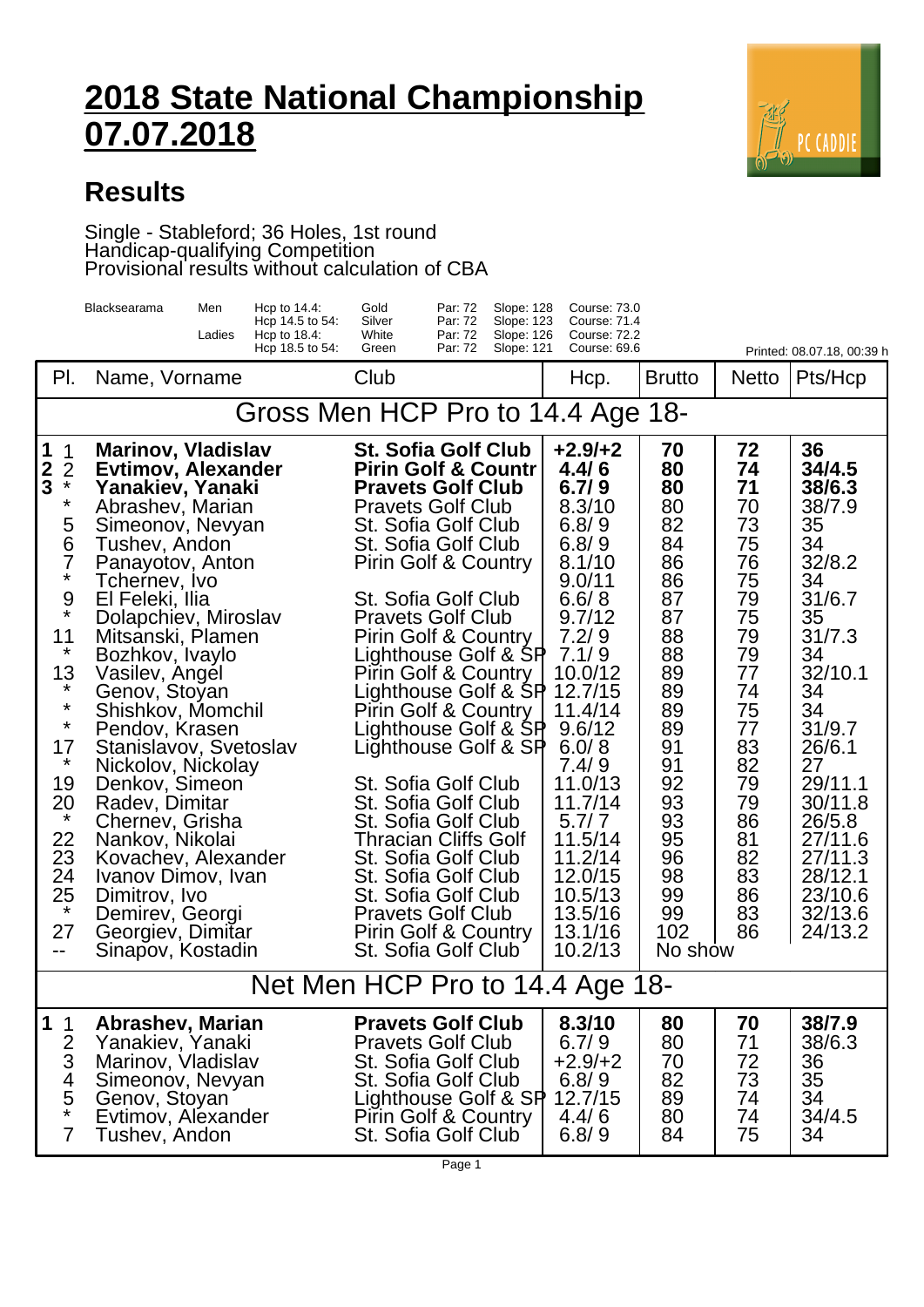2018 State National Championship -07.07.2018, Results - Printed: 08.07.18, 00:39 h

| PI.                                                                                                                                                                       | Name, Vorname                                                                                                                                                                                                                                                                                                                                                                                                                      | Club                                                                                                                                                                                                                                                                                                                                                                                                                                                                                   | Hcp.                                                                                                                                                                                                                | <b>Brutto</b>                                                                                                                    | <b>Netto</b>                                                                                                         | Pts/Hcp                                                                                                                                                                                   |  |  |  |  |
|---------------------------------------------------------------------------------------------------------------------------------------------------------------------------|------------------------------------------------------------------------------------------------------------------------------------------------------------------------------------------------------------------------------------------------------------------------------------------------------------------------------------------------------------------------------------------------------------------------------------|----------------------------------------------------------------------------------------------------------------------------------------------------------------------------------------------------------------------------------------------------------------------------------------------------------------------------------------------------------------------------------------------------------------------------------------------------------------------------------------|---------------------------------------------------------------------------------------------------------------------------------------------------------------------------------------------------------------------|----------------------------------------------------------------------------------------------------------------------------------|----------------------------------------------------------------------------------------------------------------------|-------------------------------------------------------------------------------------------------------------------------------------------------------------------------------------------|--|--|--|--|
| $\ast$<br>$\star$<br>$\star$<br>11<br>12<br>$\star$<br>14<br>$\star$<br>$\star$<br>$\star$<br>$\star$<br>19<br>20<br>$\star$<br>22<br>$\star$<br>$\star$<br>25<br>$\star$ | Tchernev, Ivo<br>Dolapchiev, Miroslav<br>Shishkov, Momchil<br>Panayotov, Anton<br>Vasilev, Angel<br>Pendov, Krasen<br>Denkov, Simeon<br>Mitsanski, Plamen<br>El Feleki, Ilia<br>Radev, Dimitar<br>Bozhkov, Ivaylo<br>Nankov, Nikolai<br>Kovachev, Alexander<br>Nickolov, Nickolay<br>Ivanov Dimov, Ivan<br>Stanislavov, Svetoslav<br>Demirev, Georgi<br>Dimitrov, Ivo<br>Georgiev, Dimitar<br>Cherney, Grisha<br>Sinapov, Kostadin | <b>Pravets Golf Club</b><br>Pirin Golf & Country<br>Pirin Golf & Country<br><b>Pirin Golf &amp; Country</b><br>Lighthouse Golf & SP<br>St. Sofia Golf Club<br>Pirin Golf & Country<br>St. Sofia Golf Club<br>St. Sofia Golf Club<br>Lighthouse Golf & SP<br><b>Thracian Cliffs Golf</b><br>St. Sofia Golf Club<br>St. Sofia Golf Club<br>Lighthouse Golf & SP<br><b>Pravets Golf Club</b><br>St. Sofia Golf Club<br>Pirin Golf & Country<br>St. Sofia Golf Club<br>St. Sofia Golf Club | 9.0/11<br>9.7/12<br>11.4/14<br>8.1/10<br>10.0/12<br>9.6/12<br>11.0/13<br>7.2/9<br>6.6/8<br>11.7/14<br>7.1/9<br>11.5/14<br>11.2/14<br>7.4/9<br>12.0/15<br>6.0/8<br>13.5/16<br>10.5/13<br>13.1/16<br>5.7/7<br>10.2/13 | 86<br>87<br>89<br>86<br>89<br>89<br>92<br>88<br>87<br>93<br>88<br>95<br>96<br>91<br>98<br>91<br>99<br>99<br>102<br>93<br>No show | 75<br>75<br>75<br>76<br>77<br>77<br>79<br>79<br>79<br>79<br>79<br>81<br>82<br>82<br>83<br>83<br>83<br>86<br>86<br>86 | 34<br>35<br>34<br>32/8.2<br>32/10.1<br>31/9.7<br>29/11.1<br>31/7.3<br>31/6.7<br>30/11.8<br>34<br>27/11.6<br>27/11.3<br>27<br>28/12.1<br>26/6.1<br>32/13.6<br>23/10.6<br>24/13.2<br>26/5.8 |  |  |  |  |
|                                                                                                                                                                           | Gross Ladies HCP Pro to 18.4                                                                                                                                                                                                                                                                                                                                                                                                       |                                                                                                                                                                                                                                                                                                                                                                                                                                                                                        |                                                                                                                                                                                                                     |                                                                                                                                  |                                                                                                                      |                                                                                                                                                                                           |  |  |  |  |
| 1<br>$\mathbf 1$<br>$rac{2}{3}$<br>4                                                                                                                                      | Simeonova, Ivana<br>Skokanska, Stefani<br>Borisova, Magdalena<br>Busheva, Kristina                                                                                                                                                                                                                                                                                                                                                 | <b>St. Sofia Golf Club</b><br>St. Sofia Golf Club<br>St. Sofia Golf Club<br>St. Sofia Golf Club                                                                                                                                                                                                                                                                                                                                                                                        | 2.0/2<br>4.7/5<br>3.8/4<br>15.3/17                                                                                                                                                                                  | 75<br>76<br>80<br>91                                                                                                             | 73<br>71<br>76<br>74                                                                                                 | 35<br>37/4.5<br>32/3.9<br>35                                                                                                                                                              |  |  |  |  |
|                                                                                                                                                                           | Net Ladies HCP Pro to 18.4                                                                                                                                                                                                                                                                                                                                                                                                         |                                                                                                                                                                                                                                                                                                                                                                                                                                                                                        |                                                                                                                                                                                                                     |                                                                                                                                  |                                                                                                                      |                                                                                                                                                                                           |  |  |  |  |
| 1<br>$\mathbf 1$<br>$\overline{2}$<br>3<br>4                                                                                                                              | Skokanska, Stefani<br>Simeonova, Ivana<br>Busheva, Kristina<br>Borisova, Magdalena                                                                                                                                                                                                                                                                                                                                                 | <b>St. Sofia Golf Club</b><br>St. Sofia Golf Club<br>St. Sofia Golf Club<br>St. Sofia Golf Club                                                                                                                                                                                                                                                                                                                                                                                        | 4.7/5<br>2.0/2<br>15.3/17<br>3.8/4                                                                                                                                                                                  | 76<br>75<br>91<br>80                                                                                                             | 71<br>73<br>74<br>76                                                                                                 | 37/4.5<br>35<br>35<br>32/3.9                                                                                                                                                              |  |  |  |  |
|                                                                                                                                                                           | Net Men HCP Pro to 14.4 Age -18                                                                                                                                                                                                                                                                                                                                                                                                    |                                                                                                                                                                                                                                                                                                                                                                                                                                                                                        |                                                                                                                                                                                                                     |                                                                                                                                  |                                                                                                                      |                                                                                                                                                                                           |  |  |  |  |
| 1<br>$\mathbf 1$<br>$\overline{2}$<br>$\star$<br>4<br>5<br>6                                                                                                              | <b>Tushev, Lyubomir</b><br>Savov, Dimitar<br>Abrashev, Alexander<br>Tzvetanov, Kristian<br>Yanakiev, Hristo<br>Skokanski, Martin                                                                                                                                                                                                                                                                                                   | <b>St. Sofia Golf Club</b><br>St. Sofia Golf Club<br>St. Sofia Golf Club<br>St. Sofia Golf Club<br>St. Sofia Golf Club<br>St. Sofia Golf Club                                                                                                                                                                                                                                                                                                                                          | 9.5/12<br>2.5/4<br>5.3/7<br>8.5/11<br>7.9/10<br>8.4/11                                                                                                                                                              | 81<br>75<br>78<br>83<br>87<br>95                                                                                                 | 69<br>71<br>71<br>72<br>77<br>84                                                                                     | 39/8.9<br>37/2.4<br>37/5.1<br>36<br>33/8.0<br>25/8.5                                                                                                                                      |  |  |  |  |
|                                                                                                                                                                           | Gross Men HCP Pro to 14.4 Age -17                                                                                                                                                                                                                                                                                                                                                                                                  |                                                                                                                                                                                                                                                                                                                                                                                                                                                                                        |                                                                                                                                                                                                                     |                                                                                                                                  |                                                                                                                      |                                                                                                                                                                                           |  |  |  |  |
| $\mathbf 1$<br>$\mathbf 1$<br>$\overline{2}$<br>3<br>4<br>5<br>6                                                                                                          | Savov, Dimitar<br>Abrashev, Alexander<br>Tushev, Lyubomir<br>Tzvetanov, Kristian<br>Yanakiev, Hristo<br>Skokanski, Martin                                                                                                                                                                                                                                                                                                          | <b>St. Sofia Golf Club</b><br>St. Sofia Golf Club<br>St. Sofia Golf Club<br>St. Sofia Golf Club<br>St. Sofia Golf Club<br>St. Sofia Golf Club                                                                                                                                                                                                                                                                                                                                          | 2.5/4<br>5.3/7<br>9.5/12<br>8.5/11<br>7.9/10<br>8.4/11                                                                                                                                                              | 75<br>78<br>81<br>83<br>87<br>95                                                                                                 | 71<br>71<br>69<br>72<br>77<br>84                                                                                     | 37/2.4<br>37/5.1<br>39/8.9<br>36<br>33/8.0<br>25/8.5                                                                                                                                      |  |  |  |  |

Page 2